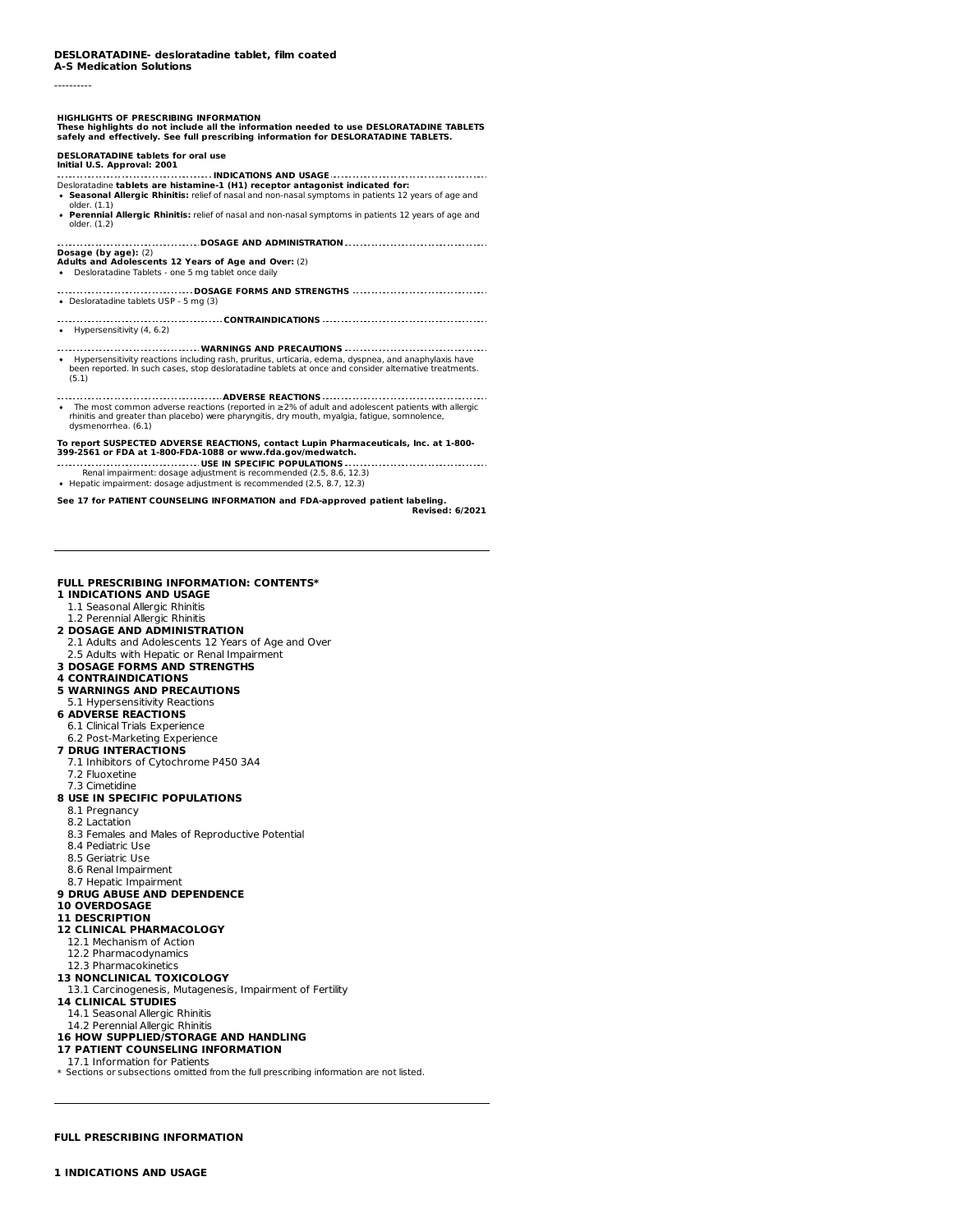#### **1.1 Seasonal Allergic Rhinitis**

Desloratadine tablets are indicated for the relief of the nasal and non-nasal symptoms of seasonal allergic rhinitis in patients 12 years of age and older.

#### **1.2 Perennial Allergic Rhinitis**

Desloratadine tablets are indicated for the relief of the nasal and non-nasal symptoms of perennial allergic rhinitis in patients 12 years of age and older.

## **2 DOSAGE AND ADMINISTRATION**

Desloratadine tablets may be taken without regard to meals.

# **2.1 Adults and Adolescents 12 Years of Age and Over**

The recommended dose of desloratadine tablets is one 5 mg tablet once daily.

#### **2.5 Adults with Hepatic or Renal Impairment**

In adult patients with liver or renal impairment, a starting dose of one 5 mg tablet every other day is recommended based on pharmacokinetic data. Dosing recommendation for children with liver or renal impairment cannot be made due to lack of data [see CLINICAL PHARMACOLOGY (12.3)].

### **3 DOSAGE FORMS AND STRENGTHS**

Desloratadine tablets USP, 5 mg are light blue, circular, biconvex, film-coated tablets, debossed "LU" on one side and "S71" on other side.

#### **4 CONTRAINDICATIONS**

Desloratadine tablets are contraindicated in patients who are hypersensitive to this medication or to any of its ingredients or to loratadine [see WARNINGS AND PRECAUTIONS (5.1) and ADVERSE REACTIONS (6.2)].

#### **5 WARNINGS AND PRECAUTIONS**

## **5.1 Hypersensitivity Reactions**

Hypersensitivity reactions including rash, pruritus, urticaria, edema, dyspnea, and anaphylaxis have been reported after administration of desloratadine. If such a reaction occurs, therapy with desloratadine should be stopped and alternative treatment should be considered. [See ADVERSE REACTIONS (6.2).]

#### **6 ADVERSE REACTIONS**

The following adverse reactions are discussed in greater detail in other sections of the

label:<br>• Hypersensitivity reactions. [See WARNINGS AND PRECAUTIONS (5.1).]

#### **6.1 Clinical Trials Experience**

Because clinical trials are conducted under widely varying conditions, adverse reaction rates observed in the clinical trials of a drug cannot be directly compared to rates in the clinical trials of another drug and may not reflect the rates observed in clinical practice.

#### **Adults and Adolescents**

#### **Allergic Rhinitis:**

In multiple-dose placebo-controlled trials, 2834 patients ages 12 years or older received desloratadine tablets at doses of 2.5 mg to 20 mg daily, of whom 1655 patients received the recommended daily dose of 5 mg. In patients receiving 5 mg daily, the rate of adverse events was similar between desloratadine and placebo-treated patients. The percent of patients who withdrew prematurely due to adverse events was 2.4% in the desloratadine group and 2.6% in the placebo group. There were no serious adverse events in these trials in patients receiving desloratadine. All adverse events that were reported by greater than or equal to 2% of patients who received the recommended daily dose of desloratadine tablets (5 mg once daily), and that were more common with desloratadine tablets than placebo, are listed in Table 1.

#### **Table 1 Incidence of Adverse Events Reported by ≥2% of Adult and Adolescent Allergic Rhinitis Patients Receiving Desloratadine Tablets**

| <b>Adverse Event</b>                                        | Desloratadine Tablets, 5 mg<br>$(n=1655)$ | Placebo<br>(n=1652) |
|-------------------------------------------------------------|-------------------------------------------|---------------------|
| <b>Infections and Infestations</b>                          |                                           |                     |
| Pharyngitis                                                 | 4.1%                                      | 2.0%                |
| <b>Nervous System Disorders</b>                             |                                           |                     |
| Somnolence                                                  | 2.1%                                      | 1.8%                |
| <b>Gastrointestinal Disorders</b>                           |                                           |                     |
| Dry Mouth                                                   | 3.0%                                      | 1.9%                |
| <b>Musculoskeletal and Connective Tissue Disorders</b>      |                                           |                     |
| Myalgia                                                     | 2.1%                                      | 1.8%                |
| <b>Reproductive System and Breast Disorders</b>             |                                           |                     |
| Dysmenorrhea                                                | 2.1%                                      | 1.6%                |
| <b>General Disorders and Administration Site Conditions</b> |                                           |                     |
| Fatigue                                                     | 2.1%                                      | 1.2%                |

The frequency and magnitude of laboratory and electrocardiographic abnormalities were similar in desloratadine and placebo-treated patients.

There were no differences in adverse events for subgroups of patients as defined by gender, age, or race.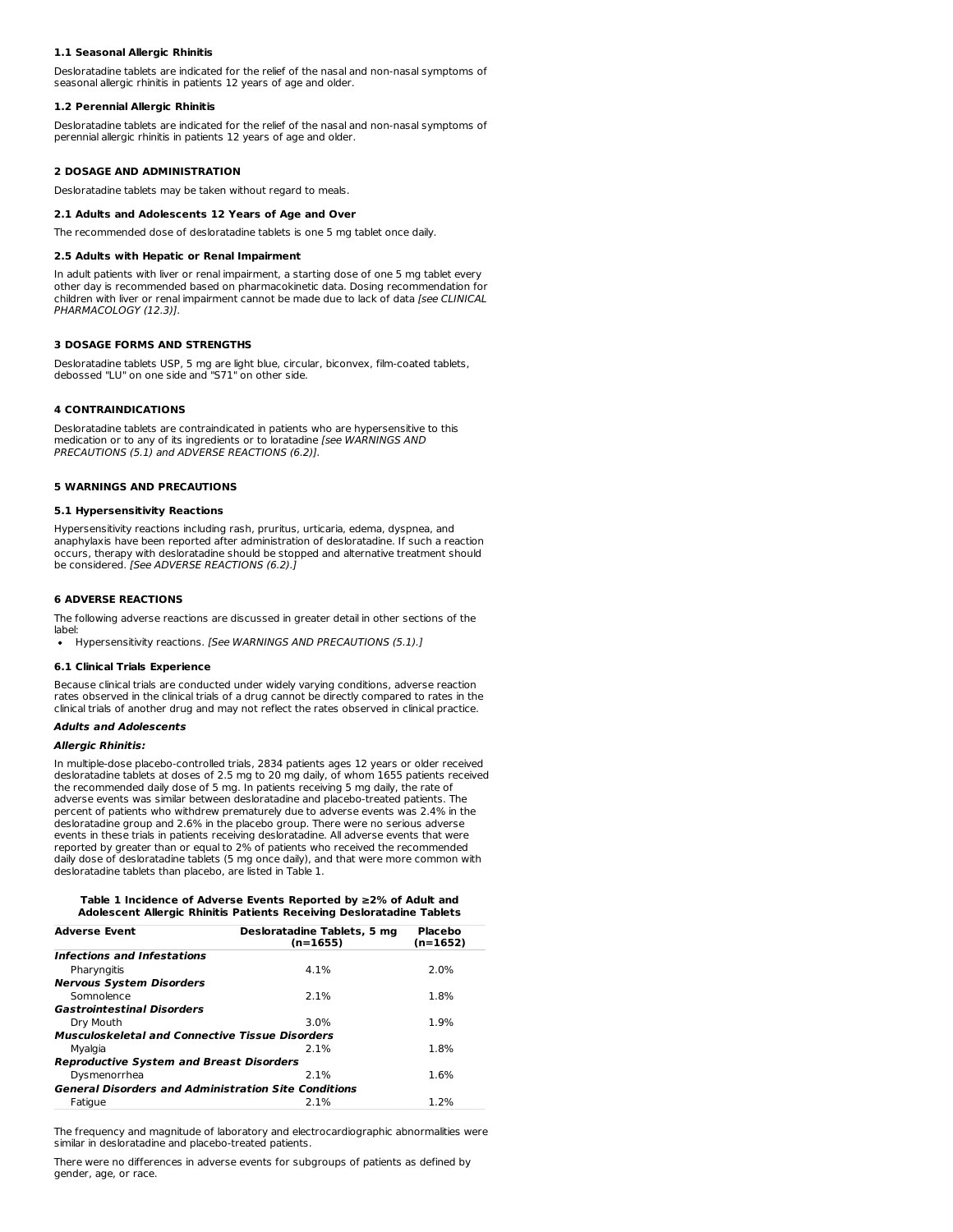# **Pediatrics**

Two hundred and forty-six pediatric subjects 6 months to 11 years of age received desloratadine oral solution for 15 days in three placebo-controlled clinical trials. Pediatric subjects aged 6 to 11 years received 2.5 mg once a day, subjects aged 1 to 5 years received 1.25 mg once a day, and subjects 6 to 11 months of age received 1.0 mg once a day.

In subjects 6 to 11 years of age, no individual adverse event was reported by 2 percent or more of the subjects.

In subjects 2 to 5 years of age, adverse events reported for desloratadine and placebo in at least 2 percent of subjects receiving desloratadine oral solution and at a frequency greater than placebo were fever (5.5%, 5.4%), urinary tract infection (3.6%, 0%) and varicella (3.6%, 0%).

In subjects 12 months to 23 months of age, adverse events reported for the desloratadine product and placebo in at least 2 percent of subjects receiving desloratadine oral solution and at a frequency greater than placebo were fever (16.9%, 12.9%), diarrhea (15.4%, 11.3%), upper respiratory tract infections (10.8%, 9.7%), coughing (10.8%, 6.5%), appetite increased (3.1%, 1.6%), emotional lability (3.1%, 0%), epistaxis (3.1%, 0%), parasitic infection (3.1%, 0%), pharyngitis (3.1%, 0%), rash maculopapular (3.1%, 0%).

In subjects 6 months to 11 months of age, adverse events reported for desloratadine and placebo in at least 2 percent of subjects receiving desloratadine oral solution and at a frequency greater than placebo were upper respiratory tract infections (21.2%, 12.9%), diarrhea (19.7%, 8.1%), fever (12.1%, 1.6%), irritability (12.1%, 11.3%), coughing (10.6%, 9.7%), somnolence (9.1%, 8.1%), bronchitis (6.1%, 0%), otitis media (6.1%, 1.6%), vomiting (6.1%, 3.2%), anorexia (4.5%, 1.6%), pharyngitis (4.5%, 1.6%), insomnia (4.5%, 0%), rhinorrhea (4.5%, 3.2%), erythema (3.0%, 1.6%), and nausea (3.0%, 0%).

There were no clinically meaningful changes in any electrocardiographic parameter, including the QTc interval. Only one of the 246 pediatric subjects receiving desloratadine oral solution in the clinical trials discontinued treatment because of an adverse event.

#### **6.2 Post-Marketing Experience**

Because adverse events are reported voluntarily from a population of uncertain size, it is not always possible to reliably estimate their frequency or establish a causal relationship to drug exposure. The following spontaneous adverse events have been reported during the marketing of desloratadine:

Cardiac disorders: tachycardia, palpitations

Respiratory, thoracic and mediastinal disorders: dyspnea

Skin and subcutaneous tissue disorders: rash, pruritus

Nervous system disorders: psychomotor hyperactivity, movement disorders (including dystonia, tics, and extrapyramidal symptoms), seizures (reported in patients with and without a known seizure disorder)

Immune system disorders: hypersensitivity reactions (such as urticaria, edema and anaphylaxis)

Investigations: elevated liver enzymes including bilirubin

Hepatobiliary disorders: hepatitis

Metabolism and nutrition disorders: increased appetite

#### **7 DRUG INTERACTIONS**

#### **7.1 Inhibitors of Cytochrome P450 3A4**

In controlled clinical studies co-administration of desloratadine with ketoconazole, erythromycin, or azithromycin resulted in increased plasma concentrations of desloratadine and 3 hydroxydesloratadine, but there were no clinically relevant changes in the safety profile of desloratadine. [See CLINICAL PHARMACOLOGY (12.3)].

#### **7.2 Fluoxetine**

In controlled clinical studies co-administration of desloratadine with fluoxetine, a selective serotonin reuptake inhibitor (SSRI), resulted in increased plasma concentrations of desloratadine and 3 hydroxydesloratadine, but there were no clinically relevant changes in the safety profile of desloratadine. [See CLINICAL PHARMACOLOGY (12.3)].

#### **7.3 Cimetidine**

In controlled clinical studies co-administration of desloratadine with cimetidine, a histamine H2-receptor antagonist, resulted in increased plasma concentrations of desloratadine and 3 hydroxydesloratadine, but there were no clinically relevant changes in the safety profile of desloratadine. [See CLINICAL PHARMACOLOGY (12.3)].

# **8 USE IN SPECIFIC POPULATIONS**

#### **8.1 Pregnancy**

## **Risk Summary**

The limited available data with desloratadine in pregnant women are not sufficient to inform a drug-associated risk for major birth defects and miscarriage. There are no adequate and well-controlled studies in pregnant women. Desloratadine given during organogenesis to pregnant rats was not teratogenic at the summed area under the concentration-time curve (AUC)-based exposures of desloratadine and its metabolite approximately 320 times that at the recommended human daily oral dose (RHD) of 5 mg/day. Desloratadine given during organogenesis to pregnant rabbits was not teratogenic at the AUC-based exposures of desloratadine approximately 230 times that at the RHD. Desloratadine given to pregnant rats during organogenesis through lactation resulted in reduced body weight and slow righting reflex of F1 pups at the summed AUC-based exposures of desloratadine and its metabolite approximately 70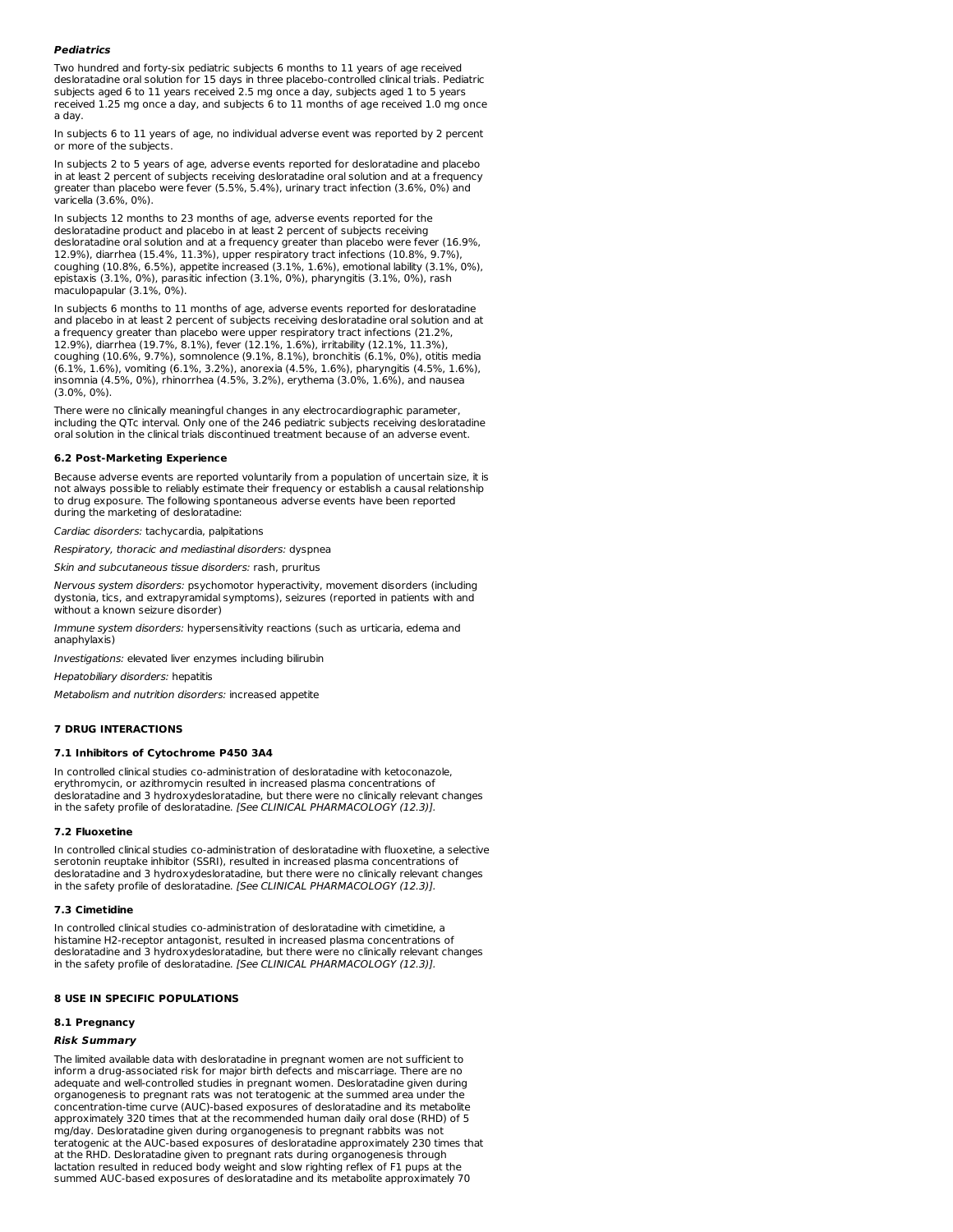times or greater than that at the RHD [see Data].

The estimated background risk of major birth defects and miscarriage for the indicated populations is unknown. In the U.S. general population, the estimated background risk of major birth defects and miscarriage in clinically recognized pregnancies is 2 to 4% and 15 to 20%, respectively.

#### **Data**

#### **Animal Data:**

Desloratadine was given orally during organogenesis to pregnant rats at doses of 6, 24 and 48 mg/kg/day (approximately 50, 200 and 320 times the summed AUC-based exposure of desloratadine and its metabolite at the RHD). No fetal malformations were present. Reduced fetal weights and skeletal variations noted at doses of 24 and 48 mg/kg/day were likely secondary to the maternal toxicities of reduced body weight gain and food consumption observed at the same doses. Desloratadine was also given orally during organogenesis to pregnant rabbits at doses of 15, 30 and 60 mg/kg/day (approximately 30, 70 and 230 times the AUC- based exposure of desloratadine at the RHD). No adverse effects to the fetus were noted. Reduced maternal body weight gain was noted in rabbits at 60 mg/kg/day. In a peri- and post-natal development study, desloratadine was given to rats orally during the peri- natal (Gestation Day 6) through lactation periods (Postpartum Day 21) at doses of 3, 9 and 18 mg/kg/day. Reduced body weight and slow righting reflex were reported in F1 pups at doses of 9 mg/kg/day or greater (approximately 70 times or greater than the summed AUC-based exposure of desloratadine and its metabolite at the RHD). Desloratadine had no effect on F1 pup development at 3 mg/kg/day (approximately 10 times the summed AUC-based exposure of desloratadine and its metabolite at the RHD). Maternal toxicities including reduced body weight gain and food consumption were noted at 18 mg/kg/day for F0 dams. F1 offspring were subsequently mated and there was no developmental toxicity for F2 pups observed.

# **8.2 Lactation**

#### **Risk Summary**

Desloratadine passes into breast milk. There are not sufficient data on the effects of desloratadine on the breastfed infant or the effects of desloratadine on milk production. The decision should be made whether to discontinue nursing or to discontinue desloratadine, taking into account the developmental and health benefits of breastfeeding, the nursing mother's clinical need, and any potential adverse effects on the breastfed infant from desloratadine or from the underlying maternal condition.

#### **8.3 Females and Males of Reproductive Potential**

#### **Infertility**

There are no data available on human infertility associated with desloratadine.

There were no clinically relevant effects of desloratadine on female fertility in rats. A male specific decrease in fertility occurred at an oral desloratadine dose of 12 mg/kg or greater in rats (approximately 65 times the summed AUC-based exposure of desloratadine and its metabolite at the RHD). Male fertility was unaffected at a desloratadine dose of 3 mg/kg (approximately 10 times the summed AUC-based exposure of desloratadine and its metabolite at the RHD). [See NONCLINICAL TOXICOLOGY (13.1).]

#### **8.4 Pediatric Use**

The recommended dose of desloratadine oral solution in the pediatric population is based on cross-study comparison of the plasma concentration of desloratadine in adults and pediatric subjects. The safety of desloratadine oral solution has been established in 246 pediatric subjects aged 6 months to 11 years in three placebocontrolled clinical studies. Since the course of seasonal and perennial allergic rhinitis and the effects of desloratadine are sufficiently similar in the pediatric and adult populations, it allows extrapolation from the adult efficacy data to pediatric patients. The effectiveness of desloratadine oral solution in these age groups is supported by evidence from adequate and well-controlled studies of desloratadine tablets in adults. The safety and effectiveness of desloratadine tablets or desloratadine oral solution have not been demonstrated in pediatric patients less than 6 months of age. [See CLINICAL PHARMACOLOGY (12.3)].

#### **8.5 Geriatric Use**

Clinical studies of desloratadine did not include sufficient numbers of subjects aged 65 and over to determine whether they respond differently from younger subjects. Other reported clinical experience has not identified differences between the elderly and younger patients. In general, dose selection for an elderly patient should be cautious, reflecting the greater frequency of decreased hepatic, renal, or cardiac function, and of<br>concomitant disease or other drug therapy. *[See CLINICAL PHARMACOLOGY (12.3)].* 

#### **8.6 Renal Impairment**

Dosage adjustment for patients with renal impairment is recommended [see DOSAGE AND ADMINISTRATION (2.5) and CLINICAL PHARMACOLOGY (12.3)].

#### **8.7 Hepatic Impairment**

Dosage adjustment for patients with hepatic impairment is recommended [see DOSAGE AND ADMINISTRATION (2.5) and CLINICAL PHARMACOLOGY (12.3)].

### **9 DRUG ABUSE AND DEPENDENCE**

There is no information to indicate that abuse or dependency occurs with desloratadine tablets.

#### **10 OVERDOSAGE**

In the event of overdose, consider standard measures to remove any unabsorbed drug. Symptomatic and supportive treatment is recommended. Desloratadine and 3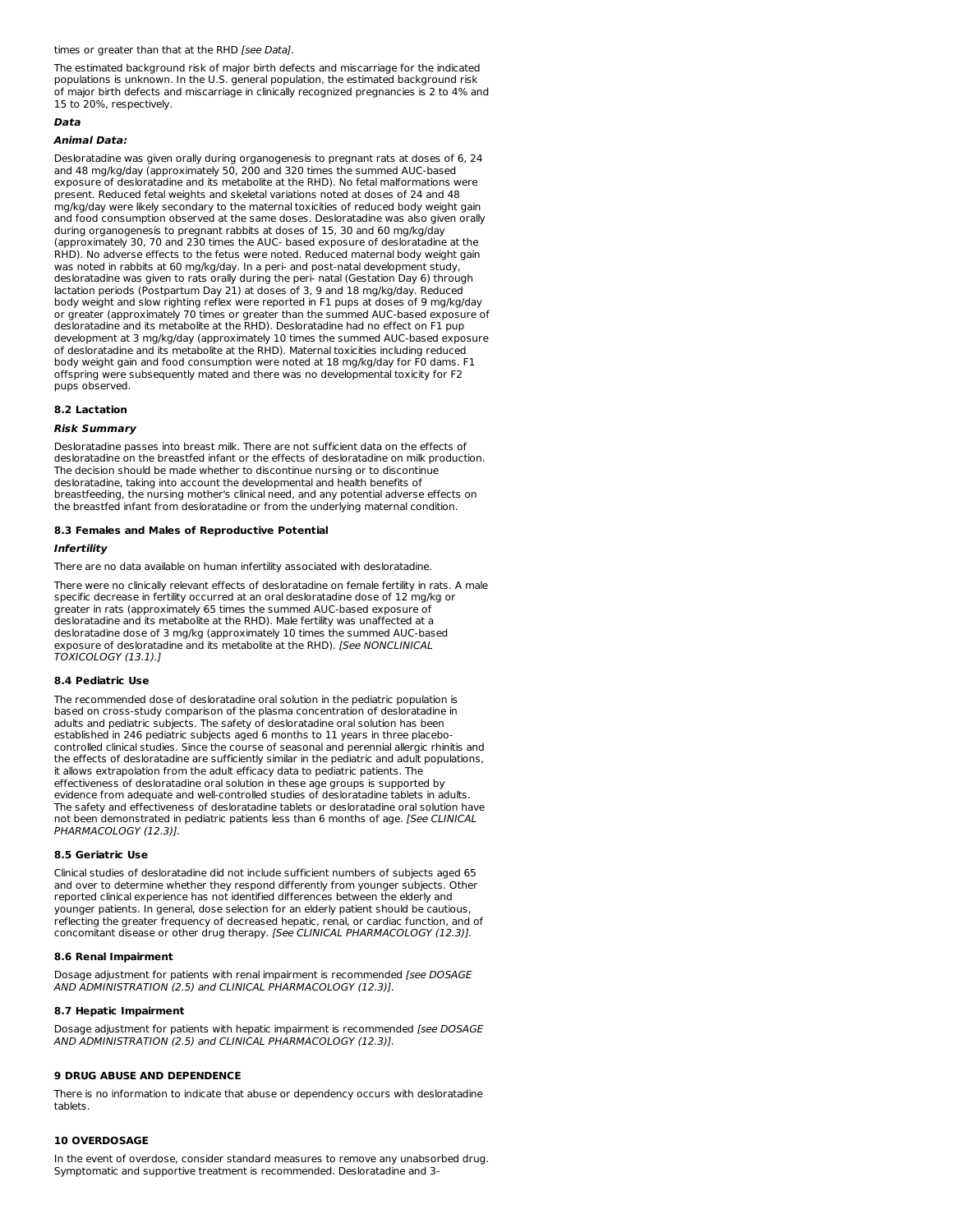hydroxydesloratadine are not eliminated by hemodialysis.

Information regarding acute overdosage is limited to experience from post-marketing adverse event reports and from clinical trials conducted during the development of the desloratadine product. In a dose-ranging trial, at doses of 10 mg and 20 mg/day somnolence was reported.

In another study, no clinically relevant adverse events were reported in normal male and female volunteers who were given single daily doses of desloratadine 45 mg for 10 days [See CLINICAL PHARMACOLOGY (12.2)].

# **11 DESCRIPTION**

Desloratadine tablets USP, 5 mg are light blue, circular, biconvex, film-coated tablets debossed "LU" on one side and "S71" on other side, containing 5 mg desloratadine, an antihistamine, to be administered orally. Desloratadine tablets USP also contain the following excipients: anhydrous lactose, colloidal silicon dioxide, FD&C Blue#2/Indigo Carmine Aluminium Lake, hydrogenated vegetable oil, hypromellose, microcrystalline cellulose, polyethylene glycol, pregelatinised starch and titanium dioxide.

Desloratadine is a white to off-white crystalline powder that is freely soluble in dichloromethane and in methanol. It has an empirical formula: C<sub>19</sub>H<sub>19</sub>ClN<sub>2</sub> and a<br>molecular weight of 310.8. The chemical name is 8-chloro-6,11-dihydro-11-(4piperdinylidene)-5H-benzo[5,6]cyclohepta[1,2-b]pyridine and has the following structure:



#### **12 CLINICAL PHARMACOLOGY**

#### **12.1 Mechanism of Action**

Desloratadine is a long-acting tricyclic histamine antagonist with selective  $H_1$ -receptor histamine antagonist activity. Receptor binding data indicates that at a concentration of 2 to 3 ng/mL (7 nanomolar), desloratadine shows significant interaction with the human histamine H1-receptor. Desloratadine inhibited histamine release from human mast cells *in vitro.* Results of a radiolabeled tissue distribution study in rats and a radioligand  $H_{\rm 1^-}$ receptor binding study in guinea pigs showed that desloratadine did not readily cross the blood brain barrier. The clinical significance of this finding is unknown.

#### **12.2 Pharmacodynamics**

#### **Wheal and Flare**

Human histamine skin wheal studies following single and repeated 5 mg doses of desloratadine have shown that the drug exhibits an antihistaminic effect by 1 hour; this activity may persist for as long as 24 hours. There was no evidence of histamineinduced skin wheal tachyphylaxis within the desloratadine 5 mg group over the 28-day treatment period. The clinical relevance of histamine wheal skin testing is unknown.

#### **Effects on QT c**

Single daily doses of 45 mg were given to normal male and female volunteers for 10 days. All ECGs obtained in this study were manually read in a blinded fashion by a cardiologist. In desloratadine-treated subjects, there was an increase in mean heart rate of 9.2 bpm relative to placebo. The QT interval was corrected for heart rate (QTc) by both the Bazett and Fridericia methods. Using the QTc (Bazett) there was a mean increase of 8.1 msec in desloratadine-treated subjects relative to placebo. Using QTc (Fridericia) there was a mean increase of 0.4 msec in desloratadine-treated subjects relative to placebo. No clinically relevant adverse events were reported.

# **12.3 Pharmacokinetics**

#### **Absorption**

Following oral administration of a desloratadine 5 mg tablet once daily for 10 days to normal healthy volunteers, the mean time to maximum plasma concentrations ( $T_{max}$ ) occurred at approximately 3 hours post dose and mean steady state peak plasma concentrations (C<sub>max</sub>) and AUC of 4 ng/mL and 56.9 ng•hr/mL were observed, respectively. Neither food nor grapefruit juice had an effect on the bioavailability (C<sub>max</sub> and AUC) of desloratadine.

The pharmacokinetic profile of desloratadine oral solution was evaluated in a three-way crossover study in 30 adult volunteers. A single dose of 10 mL of desloratadine oral solution containing 5 mg of desloratadine was bioequivalent to a single dose of 5 mg desloratadine tablet. Food had no effect on the bioavailability (AUC and  $C_{\rm max}$ ) of desloratadine oral solution.

#### **Distribution**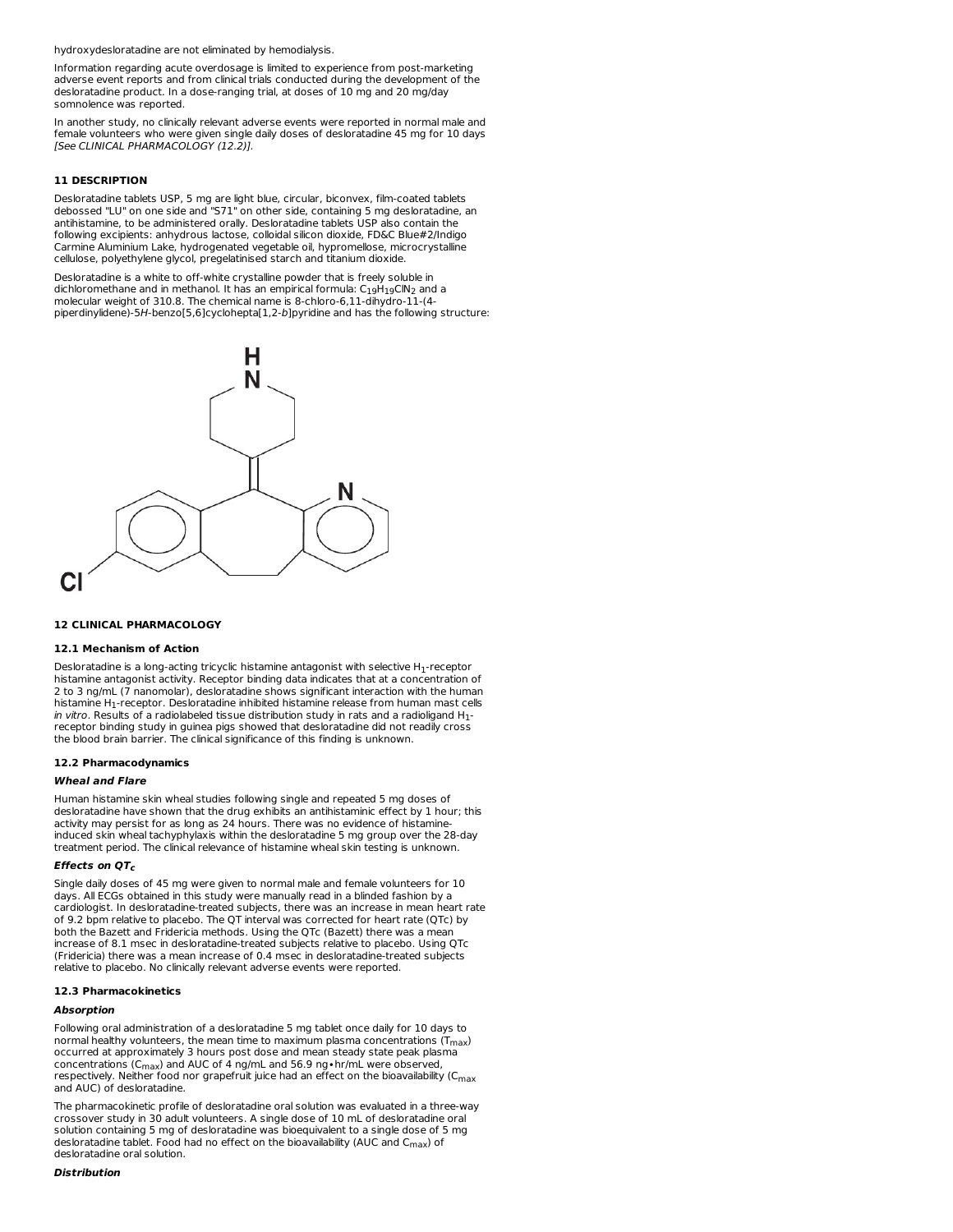Desloratadine and 3-hydroxydesloratadine are approximately 82% to 87% and 85% to 89% bound to plasma proteins, respectively. Protein binding of desloratadine and 3 hydroxydesloratadine was unaltered in subjects with impaired renal function.

#### **Metabolism**

Desloratadine (a major metabolite of loratadine) is extensively metabolized to 3 hydroxydesloratadine, an active metabolite, which is subsequently glucuronidated. The enzyme(s) responsible for the formation of 3-hydroxydesloratadine have not been identified. Data from clinical trials indicate that a subset of the general population has a decreased ability to form 3-hydroxydesloratadine, and are poor metabolizers of desloratadine. In pharmacokinetic studies (n=3748), approximately 6% of subjects were poor metabolizers of desloratadine (defined as a subject with an AUC ratio of 3 hydroxydesloratadine to desloratadine less than 0.1, or a subject with a desloratadine half-life exceeding 50 hours). These pharmacokinetic studies included subjects between the ages of 2 and 70 years, including 977 subjects aged 2 to 5 years, 1575 subjects aged 6 to 11 years, and 1196 subjects aged 12 to 70 years. There was no difference in the prevalence of poor metabolizers across age groups. The frequency of poor metabolizers was higher in Blacks (17%, n=988) as compared to Caucasians (2%, n=1,462) and Hispanics (2%, n=1,063). The median exposure (AUC) to desloratadine in the poor metabolizers was approximately 6-fold greater than in the subjects who are not poor metabolizers. Subjects who are poor metabolizers of desloratadine cannot be prospectively identified and will be exposed to higher levels of desloratadine following dosing with the recommended dose of desloratadine. In multidose clinical safety studies, where metabolizer status was identified, a total of 94 poor metabolizers and 123 normal metabolizers were enrolled and treated with desloratadine oral solution for 15 to 35 days. In these studies, no overall differences in safety were observed between poor metabolizers and normal metabolizers. Although not seen in these studies, an increased risk of exposure-related adverse events in patients who are poor metabolizers cannot be ruled out.

#### **Elimination**

The mean plasma elimination half-life of desloratadine was approximately 27 hours. C max and AUC values increased in a dose proportional manner following single oral doses between 5 and 20 mg. The degree of accumulation after 14 days of dosing was consistent with the half-life and dosing frequency. A human mass balance study<br>documented a recovery of approximately 87% of the <sup>14</sup>C-desloratadine dose, which was equally distributed in urine and feces as metabolic products. Analysis of plasma 3 hydroxydesloratadine showed similar  $\mathsf{T}_{\mathsf{max}}$  and half-life values compared to desloratadine.

#### **Special Populations**

#### **Geriatric Subjects:**

In older subjects (≥65 years old; n=17) following multiple-dose administration of desloratadine tablets, the mean C<sub>max</sub> and AUC values for desloratadine were 20%<br>greater than in younger subjects (<65 years old). The oral total body clearance (CL/F)<br>when normalized for body weight was similar between th plasma elimination half-life of desloratadine was 33.7 hr in subjects ≥65 years old. The pharmacokinetics for 3-hydroxydesloratadine appeared unchanged in older versus younger subjects. These age-related differences are unlikely to be clinically relevant and no dosage adjustment is recommended in elderly subjects. max

#### **Pediatric Subjects:**

In subjects 6 to 11 years old, a single dose of 5 mL of desloratadine oral solution containing 2.5 mg of desloratadine, resulted in desloratadine plasma concentrations similar to those achieved in adults administered a single 5 mg desloratadine tablet. In subjects 2 to 5 years old, a single dose of 2.5 mL of desloratadine oral solution containing 1.25 mg of desloratadine, resulted in desloratadine plasma concentrations similar to those achieved in adults administered a single 5 mg desloratadine tablet. However, the C<sub>max</sub> and AUC of the metabolite (3-hydroxydesloratadine) were 1.27 and 1.61 times higher for the 5 mg dose of oral solution administered in adults compared to the C $_{\sf max}$  and AUC obtained in children 2 to 11 years of age receiving 1.25 to 2.5 mg of desloratadine oral solution.

A single dose of either 2.5 mL or 1.25 mL of desloratadine oral solution containing 1.25 mg or 0.625 mg, respectively, of desloratadine was administered to subjects 6 to 11 months of age and 12 to 23 months of age. The results of a population pharmacokinetic analysis indicated that a dose of 1 mg for subjects aged 6 to 11 months and 1.25 mg for subjects 12 to 23 months of age is required to obtain desloratadine plasma concentrations similar to those achieved in adults administered a single 5 mg dose of desloratadine oral solution.

#### **Renally Impaired:**

Desloratadine pharmacokinetics following a single dose of 7.5 mg were characterized in patients with mild ( $n=7$ ; creatinine clearance 51 to 69 mL/min/1.73 m<sup>2</sup>), moderate ( $n=6$ ; creatinine clearance 34 to 43 mL/min/1.73 m<sup>2</sup>), and severe (n=6; creatinine clearance 5 to 29 mL/min/1.73 m<sup>2</sup>) renal impairment or hemodialysis dependent (n=6) patients. In patients with mild and moderate renal impairment, median C<sub>max</sub> and AUC values<br>increased by approximately 1.2- and 1.9-fold, respectively, relative to subjects with normal renal function. In patients with severe renal impairment or who were hemodialysis dependent, C $_{\sf max}$  and AUC values increased by approximately 1.7- and 2.5fold, respectively. Minimal changes in 3-hydroxydesloratadine concentrations were observed. Desloratadine and 3-hydroxydesloratadine were poorly removed by hemodialysis. Plasma protein binding of desloratadine and 3-hydroxydesloratadine was unaltered by renal impairment. Dosage adjustment for patients with renal impairment is recommended [see DOSAGE AND ADMINISTRATION (2.5)].

#### **Hepatically Impaired:**

Desloratadine pharmacokinetics were characterized following a single oral dose in patients with mild (n=4), moderate (n=4), and severe (n=4) hepatic impairment as defined by the Child-Pugh classification of hepatic function and 8 subjects with normal hepatic function. Patients with hepatic impairment, regardless of severity, had approximately a 2.4-fold increase in AUC as compared with normal subjects. The apparent oral clearance of desloratadine in patients with mild, moderate, and severe hepatic impairment was 37%, 36%, and 28% of that in normal subjects, respectively. An increase in the mean elimination half-life of desloratadine in patients with hepatic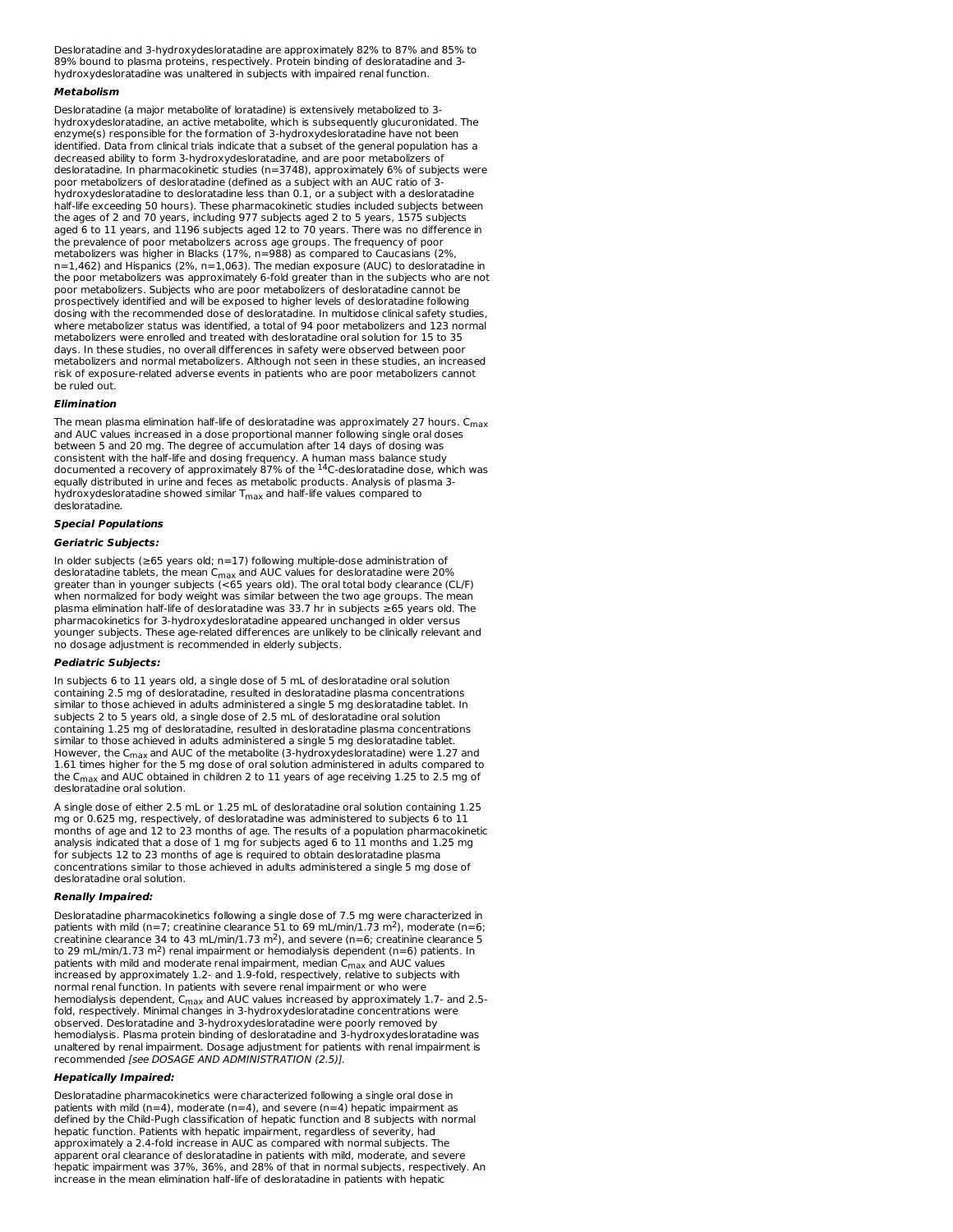impairment was observed. For 3-hydroxydesloratadine, the mean  $C_{\rm max}$  and AUC values for patients with hepatic impairment were not statistically significantly different from subjects with normal hepatic function. Dosage adjustment for patients with hepatic impairment is recommended [see DOSAGE AND ADMINISTRATION (2.5)].

#### **Gender:**

Female subjects treated for 14 days with desloratadine tablets had 10% and 3% higher desloratadine  $C_{\sf max}$  and AUC values, respectively, compared with male subjects. The 3hydroxydesloratadine C $_{\sf max}$  and AUC values were also increased by 45% and 48%, respectively, in females compared with males. However, these apparent differences are not likely to be clinically relevant and therefore no dosage adjustment is recommended.

#### **Race:**

Following 14 days of treatment with desloratadine tablets, the  $C_{\rm max}$  and AUC values for desloratadine were 18% and 32% higher, respectively, in Blacks compared with Caucasians. For 3-hydroxydesloratadine there was a corresponding 10% reduction in  $\mathsf{C}_{\mathsf{max}}$  and AUC values in Blacks compared to Caucasians. These differences are not likely to be clinically relevant and therefore no dose adjustment is recommended.

#### **Drug Interactions:**

In two controlled crossover clinical pharmacology studies in healthy male (n=12 in each study) and female (n=12 in each study) volunteers, desloratadine 7.5 mg (1.5 times the daily dose) once daily was coadministered with erythromycin 500 mg every 8 hours or ketoconazole 200 mg every 12 hours for 10 days. In three separate controlled, parallel group clinical pharmacology studies, desloratadine at the clinical dose of 5 mg has been coadministered with azithromycin 500 mg followed by 250 mg once daily for 4 days (n=18) or with fluoxetine 20 mg once daily for 7 days after a 23-day pretreatment period with fluoxetine (n=18) or with cimetidine 600 mg every 12 hours for 14 days (n=18) under steady-state conditions to normal healthy male and female volunteers. Although increased plasma concentrations (C<sub>max</sub> and AUC <sub>0 to 24 <sub>hrs</sub>) of desloratadine<br>and 3-hydroxydesloratadine were observed (see Table 2), there were no clinically</sub> relevant changes in the safety profile of desloratadine, as assessed by electrocardiographic parameters (including the corrected QT interval), clinical laboratory tests, vital signs, and adverse events.

#### **Table 2 Changes in Desloratadine and 3-Hydroxydesloratadine Pharmacokinetics in Healthy Male and Female Volunteers**

|                                                                 |                  | Desloratadine         |                  | 3-Hydroxydesloratadine |
|-----------------------------------------------------------------|------------------|-----------------------|------------------|------------------------|
|                                                                 | $C_{\text{max}}$ | AUC.<br>$0$ to 24 hrs | $C_{\text{max}}$ | AUC.<br>$0$ to 24 hrs  |
| Erythromycin<br>(500 mg Q8h)                                    | $+24%$           | $+14%$                | $+43%$           | $+40%$                 |
| Ketoconazole<br>(200 mg Q12h)                                   | $+45%$           | $+39%$                | $+43%$           | $+72%$                 |
| Azithromycin<br>(500 mg day 1,<br>250 mg<br>$QD \times 4$ days) | $+15%$           | $+5%$                 | $+15%$           | $+4%$                  |
| Fluoxetine<br>$(20 \text{ mg } QD)$                             | $+15%$           | $+0\%$                | $+17%$           | $+13%$                 |
| Cimetidine<br>(600 mg O12h)                                     | $+12%$           | $+19%$                | $-11%$           | $-3%$                  |

#### **13 NONCLINICAL TOXICOLOGY**

# **13.1 Carcinogenesis, Mutagenesis, Impairment of Fertility**

# **Carcinogenicity Studies**

The carcinogenic potential of desloratadine was assessed using a loratadine study in rats and a desloratadine study in mice. In a 2-year study in rats, loratadine was administered in the diet at doses up to 25 mg/kg/day (approximately 45 times the summed AUCbased exposure of desloratadine and its metabolite at the RHD). A significantly higher incidence of hepatocellular tumors (combined adenomas and carcinomas) was observed in males given 10 mg/kg/day of loratadine (approximately 10 times the summed AUCbased exposure of desloratadine and its metabolite at the RHD) and in males and females given 25 mg/kg/day of loratadine. The clinical significance of these findings during long-term use of desloratadine is not known. In a 2-year dietary study in mice, males and females given up to 16 mg/kg/day and 32 mg/kg/day desloratadine, respectively (approximately 30 and 70 times the summed AUC-based exposure of desloratadine and its metabolite at the RHD, respectively), did not show significant increases in the incidence of any tumors.

#### **Genotoxicity Studies**

In genotoxicity studies with desloratadine, there was no evidence of genotoxic potential in a reverse mutation assay (Salmonella/E. coli mammalian microsome bacterial mutagenicity assay) or in 2 assays for chromosomal aberrations (human peripheral blood lymphocyte clastogenicity assay and mouse bone marrow micronucleus assay).

#### **Impairment of Fertility**

In a female fertility study, desloratadine was given to female rats orally 14 days prior to and throughout mating until Gestation Day 7 at doses of 6, 12 and 24 mg/kg/day. An increase in preimplantation loss and a decrease in number of implantations and fetuses noted at 24 mg/kg (approximately 200 times the summed AUC-based exposure of desloratadine and its metabolite at the RHD) was likely due to maternal toxicities including reduced body weight gain and food consumption. In a male fertility study in rats, desloratadine was given orally to male rats for 70 days prior to mating and throughout the mating period (total dosing period 106 to 108 days) at doses of 3, 12 and 40 mg/kg/day. Reduced body weight gain, food consumption, and absolute organ weights of testes, epididymis, and cauda epididymis were noted at 40 mg/kg/day. A male-specific decrease in fertility, demonstrated by reduced female conception rates, decreased sperm numbers and motility, and histopathologic changes in testes and epididymis, occurred at a dose of 12 mg/kg or greater (approximately 65 times or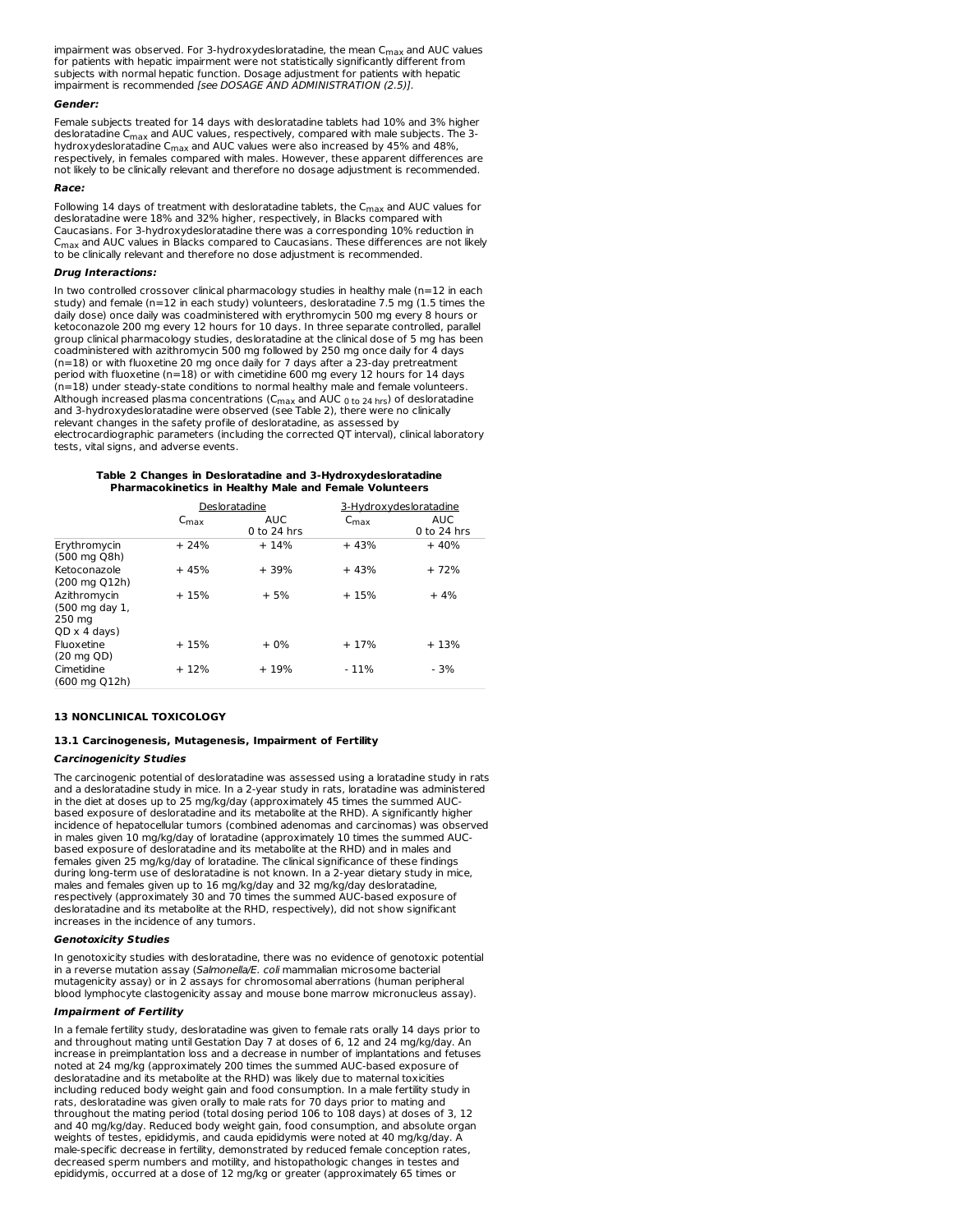greater than the summed AUC-based exposure of desloratadine and its metabolite at the RHD). Desloratadine had no effect on male fertility in rats at 3 mg/kg/day (approximately 10 times the summed AUC-based exposure of desloratadine and its metabolite at the RHD).

# **14 CLINICAL STUDIES**

# **14.1 Seasonal Allergic Rhinitis**

The clinical efficacy and safety of desloratadine tablets were evaluated in over 2300 patients 12 to 75 years of age with seasonal allergic rhinitis. A total of 1838 patients received 2.5 to 20 mg/day of desloratadine in 4 double-blind, randomized, placebocontrolled clinical trials of 2 to 4 weeks' duration conducted in the United States. The results of these studies demonstrated the efficacy and safety of desloratadine tablets, 5 mg in the treatment of adult and adolescent patients with seasonal allergic rhinitis. In a dose-ranging trial, desloratadine 2.5 to 20 mg/day was studied. Doses of 5, 7.5, 10, and 20 mg/day were superior to placebo; and no additional benefit was seen at doses above 5.0 mg. In the same study, an increase in the incidence of somnolence was observed at doses of 10 mg/day and 20 mg/day (5.2% and 7.6%, respectively), compared to placebo (2.3%).

In two 4-week studies of 924 patients (aged 15 to 75 years) with seasonal allergic rhinitis and concomitant asthma, desloratadine tablets, 5 mg once daily improved rhinitis symptoms, with no decrease in pulmonary function. This supports the safety of administering desloratadine tablets to adult patients with seasonal allergic rhinitis with mild to moderate asthma.

Desloratadine tablets, 5 mg once daily significantly reduced the Total Symptom Score (the sum of individual scores of nasal and non-nasal symptoms) in patients with seasonal allergic rhinitis. See Table 3.

#### Table 3 TOTAL SYMPTOM SCORE (TSS) Changes in a 2-Week Clinical Trial in Patients with Seasonal Allergic Rhinitis

|           | <b>Baseline**</b><br>(SEM) | Comparison<br>$(P-value)$ |
|-----------|----------------------------|---------------------------|
| 14.2(0.3) | $-4.3(0.3)$                | P < 0.01                  |
| 13.7(0.3) | $-2.5(0.3)$                |                           |
|           |                            |                           |

M=Standard Error of the Mean

\*At baseline, a total nasal symptom score (sum of 4 individual symptoms) of at least 6 and a total non-nasal symptom score (sum of 4 individual symptoms) of at least 5 (each symptom scored 0 to 3 where 0=no symptom and 3=severe symptoms) was required for trial eligibility. TSS ranges from 0=no symptoms to 24=maximal symptoms. \*\*Mean reduction in TSS averaged over the 2-week treatment period.

There were no significant differences in the effectiveness of desloratadine tablets, 5 mg across subgroups of patients defined by gender, age, or race.

## **14.2 Perennial Allergic Rhinitis**

The clinical efficacy and safety of desloratadine tablets, 5 mg were evaluated in over 1300 patients 12 to 80 years of age with perennial allergic rhinitis. A total of 685 patients received 5 mg/day of desloratadine tablets in two double-blind, randomized, placebocontrolled clinical trials of 4 weeks' duration conducted in the United States and internationally. In one of these studies desloratadine tablets, 5 mg once daily was shown to significantly reduce the Total Symptom Score in patients with perennial allergic rhinitis  $(Tab \neq 4)$ .

#### **Table 4TOTAL SYMPTOM SCORE (TSS) Changes in a 4-Week Clinical Trial in Patients with Perennial Allergic Rhinitis**

| <b>Treatment Group</b><br>(n)                                                                                                                                                                                                         | Mean Baseline*<br>(SEM) | <b>Change from</b><br>Baseline**<br>(SEM) | Placebo<br>Comparison<br>(P-value) |
|---------------------------------------------------------------------------------------------------------------------------------------------------------------------------------------------------------------------------------------|-------------------------|-------------------------------------------|------------------------------------|
| <b>Desloratadine Tablets</b><br>$5.0$ mg $(337)$                                                                                                                                                                                      | 12.37 (0.18)            | $-4.06(0.21)$                             | $P = 0.01$                         |
| Placebo (337)                                                                                                                                                                                                                         | 12.30 (0.18)            | $-3.27(0.21)$                             |                                    |
| <b>ISEM=Standard Error of the Mean</b><br>*At baseline, average of total symptom score (sum of 5 individual nasal symptoms and 3 non-<br>$hasal$ symptoms, each symptom scored 0 to 3 where $0=$ no symptom and $3=$ severe symptoms) |                         |                                           |                                    |

nasal symptoms, each symptom scored 0 to 3 where 0=no symptom and 3=severe symptoms) of at least 10 was required for trial eligibility. TSS ranges from 0=no symptoms to 24=maximal symptoms. \*\*Mean reduction in TSS averaged over the 4-week treatment period.

#### **16 HOW SUPPLIED/STORAGE AND HANDLING**

Product: 50090-4794

NDC: 50090-4794-1 30 TABLET, FILM COATED in a BOTTLE

NDC: 50090-4794-0 90 TABLET, FILM COATED in a BOTTLE

# **17 PATIENT COUNSELING INFORMATION**

Advise the patient to read the FDA-approved patient labeling (Patient Information).

#### **17.1 Information for Patients**

- Patients should be instructed to use desloratadine tablets as directed.
- As there are no food effects on bioavailability, patients can be instructed that desloratadine tablets may be taken without regard to meals.
- Patients should be advised not to increase the dose or dosing frequency as studies have not demonstrated increased effectiveness at higher doses and somnolence may occur.

The brands listed are trademarks of their respective owners and are not trademarks of Lupin Pharmaceuticals, Inc. The makers of these brands are not affiliated with and do not endorse Lupin Pharmaceuticals, Inc. or its products.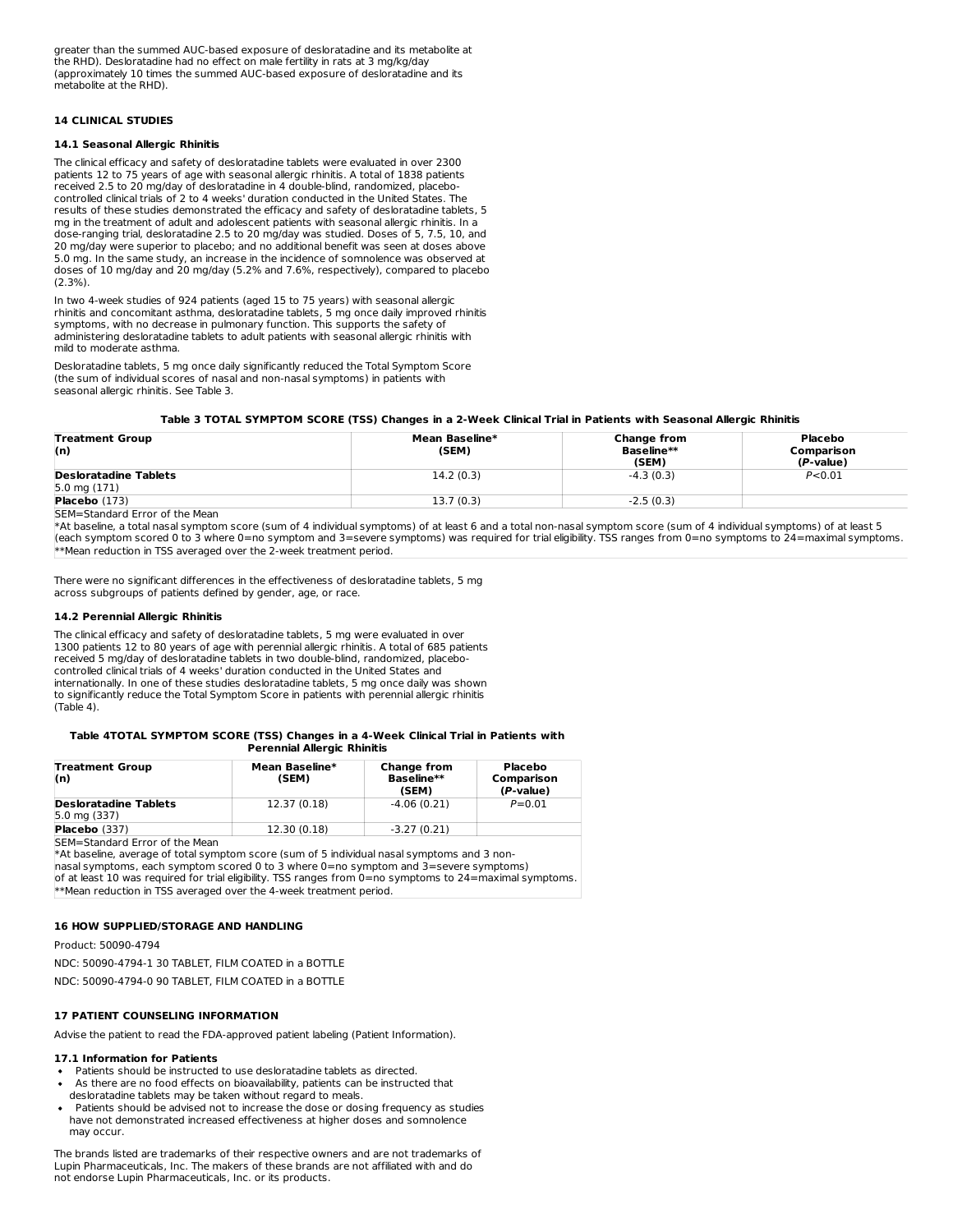# Manufactured for:

# **Lupin Pharmaceuticals, Inc.**

Baltimore, Maryland 21202

United States

# Manufactured by:

**Lupin Limited**

Goa 403 722 INDIA

Revised: February 2020 **ID**#:

263035

# **PATIENT INFORMATION LEAFLET**

# **DESLORATADINE (DES-lor-A-ta-deen)**

#### **TABLETS USP**

# **Rx only**

Read the Patient Information that comes with desloratadine tablets before you start taking it and each time you get a refill. There may be new information. This leaflet is a summary of the information for patients. Your doctor or pharmacist can give you additional information. This leaflet does not take the place of talking to your doctor about your medical condition or treatment.

#### **What are desloratadine tablets?**

Desloratadine tablets are prescription medicine that contains the medicine desloratadine (an antihistamine).

Desloratadine tablets are used to help control the symptoms of:

- seasonal allergic rhinitis (sneezing, stuffy nose, runny nose and itching of the nose) in people 12 years of age and older.
- perennial allergic rhinitis (sneezing, stuffy nose, runny nose and itching of the nose)  $\bullet$ in people 12 years of age and older.

Desloratadine tablets are not for children younger than 12 years of age.

# **Who should not take desloratadine tablets?**

Do not take desloratadine tablets if you:

- are allergic to desloratadine or any of the ingredients in desloratadine tablets. See
- the end of this leaflet for a complete list of ingredients.
- are allergic to loratadine (Alavert, Claritin).

Talk to your doctor before taking this medicine if you have any questions about whether or not to take this medicine.

# **What should I tell my doctor before taking desloratadine tablets?**

- Before you take desloratadine tablets, tell your doctor if you:
- have liver or kidney problems.
- have any other medical conditions.
- are pregnant or plan to become pregnant. It is not known if desloratadine tablets will harm your unborn baby. Talk to your doctor if you are pregnant or plan to become pregnant.
- are breast-feeding or plan to breast-feed. Desloratadine **can pass into your breast milk** . Talk to your doctor about the best way to feed your baby if you take desloratadine tablets.

**Tell your doctor about all the medicines you take,** including prescription and nonprescription medicines, vitamins and herbal supplements. Desloratadine tablets may affect the way other medicines work, and other medicines may affect how desloratadine works. Especially tell your doctor if you take:

- ketoconazole (Nizoral)
- erythromycin (Ery-tab, Eryc, PCE)
- azithromycin (Zithromax, Zmax)  $\bullet$
- antihistamines
- fluoxetine (Prozac)  $\bullet$
- cimetidine (Tagamet)  $\bullet$

Know the medicines you take. Keep a list of your medicines and show it to your doctor and pharmacist when you get a new medicine.

# **How should I take desloratadine tablets?**

- Take desloratadine tablets exactly as your doctor tells you to take it.
- Do not change your dose of desloratadine tablets or take more often than prescribed.
- Desloratadine tablets can be taken with or without food.
- If you take too much desloratadine tablets, call your doctor or get medical attention right away.

#### **What are the possible side effects of desloratadine tablets?**

Desloratadine tablets may cause serious side effects, including:

• Allergic reactions. Stop taking desloratadine tablets and call your doctor right away or

- get emergency help if you have any of these symptoms:
- rash  $\bullet$
- $\bullet$ itching  $\bullet$
- hives
- swelling of your lips, tongue, face, and throat  $\bullet$ shortness of breath or trouble breathing

The most common side effects of desloratadine tablets in adults and children 12 years of age and older with allergic rhinitis include:

• sore throat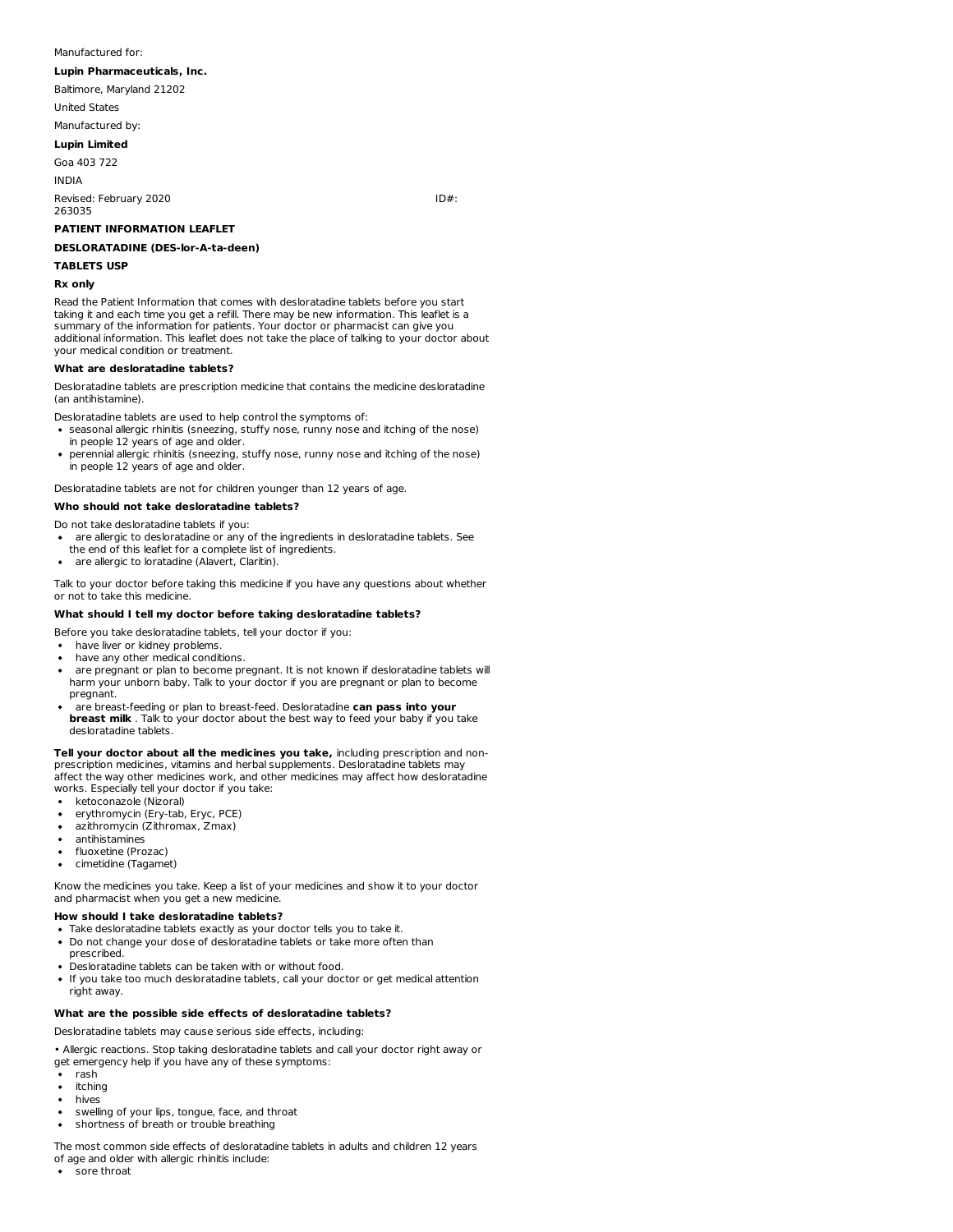- dry mouth  $\bullet$
- muscle pain
- tiredness
- sleepiness
- menstrual pain

Increased sleepiness or tiredness can happen if you take more desloratadine tablets than your doctor prescribed to you.

Tell your doctor if you have any side effect that bothers you or that does not go away.

These are not all of the possible side effects of desloratadine tablets. For more information, ask your doctor or pharmacist.

#### Call your doctor for medical advice about side effects. **You may report side effects to Lupin Pharmaceuticals, Inc at 1-800-399-2561 or FDA at 1-800-FDA-1088 or www.fda.gov/medwatch**

# **How should I store desloratadine tablets?**

- Store at 25° C (77° F); excursions permitted to 15° to 30° C (59° to 86° F).
- **Desloratadine tablets** are sensitive to heat. Do not store above 30°C (86°F).
- Protect **desloratadine tablets** from moisture.

Keep **desloratadine tablets** and all medicines out of the reach of children.

#### **General information about desloratadine tablets**

Medicines are sometimes prescribed for purposes other than those listed in a patient information leaflet. Do not use desloratadine tablets for a condition for which it was not prescribed. Do not give desloratadine tablets to other people, even if they have the same condition you have. It may harm them.

This Patient Information leaflet summarizes the most important information about desloratadine tablets. If you would like more information, talk with your doctor. You can ask your pharmacist or doctor for information about desloratadine tablets that is written for health professionals.

# **What are the ingredients in desloratadine tablets?**

#### Active ingredient: desloratadine

**Inactive ingredients in desloratadine tablets:** anhydrous lactose, colloidal silicon dioxide, FD&C Blue#2/Indigo Carmine Aluminium Lake, hydrogenated vegetable oil, hypromellose, microcrystalline cellulose, polyethylene glycol, pregelatinised starch and titanium dioxide.

The brands listed are trademarks of their respective owners and are not trademarks of Lupin Pharmaceuticals, Inc. The makers of these brands are not affiliated with and do not endorse Lupin Pharmaceuticals, Inc. or its products.

Manufactured for:

#### **Lupin Pharmaceuticals, Inc.**

Baltimore, Maryland 21202

United States

#### Manufactured by:

# **Lupin Limited**

Goa 403 722

INDIA

Revised: December 2019 **ID**#: 263068

#### **DESLORATADINE**



| <b>DESLORATADINE</b>                                                |                                   |                              |                                   |                 |
|---------------------------------------------------------------------|-----------------------------------|------------------------------|-----------------------------------|-----------------|
| desloratadine tablet. film coated                                   |                                   |                              |                                   |                 |
|                                                                     |                                   |                              |                                   |                 |
| <b>Product Information</b>                                          |                                   |                              |                                   |                 |
| <b>Product Type</b>                                                 | HUMAN PRESCRIPTION<br><b>DRUG</b> | <b>Item Code</b><br>(Source) | NDC:50090-4794(NDC:68180-<br>153) |                 |
| <b>Route of Administration</b>                                      | ORAL                              |                              |                                   |                 |
|                                                                     |                                   |                              |                                   |                 |
| <b>Active Ingredient/Active Moiety</b>                              |                                   |                              |                                   |                 |
| <b>Ingredient Name</b>                                              |                                   |                              | <b>Basis of Strength</b>          | <b>Strength</b> |
| DESLORATADINE (UNII: FVF865388R) (DESLORATADINE - UNII: FVF865388R) |                                   |                              | <b>DESLORATADINE</b>              | 5 <sub>mg</sub> |
|                                                                     |                                   |                              |                                   |                 |
|                                                                     |                                   |                              |                                   |                 |